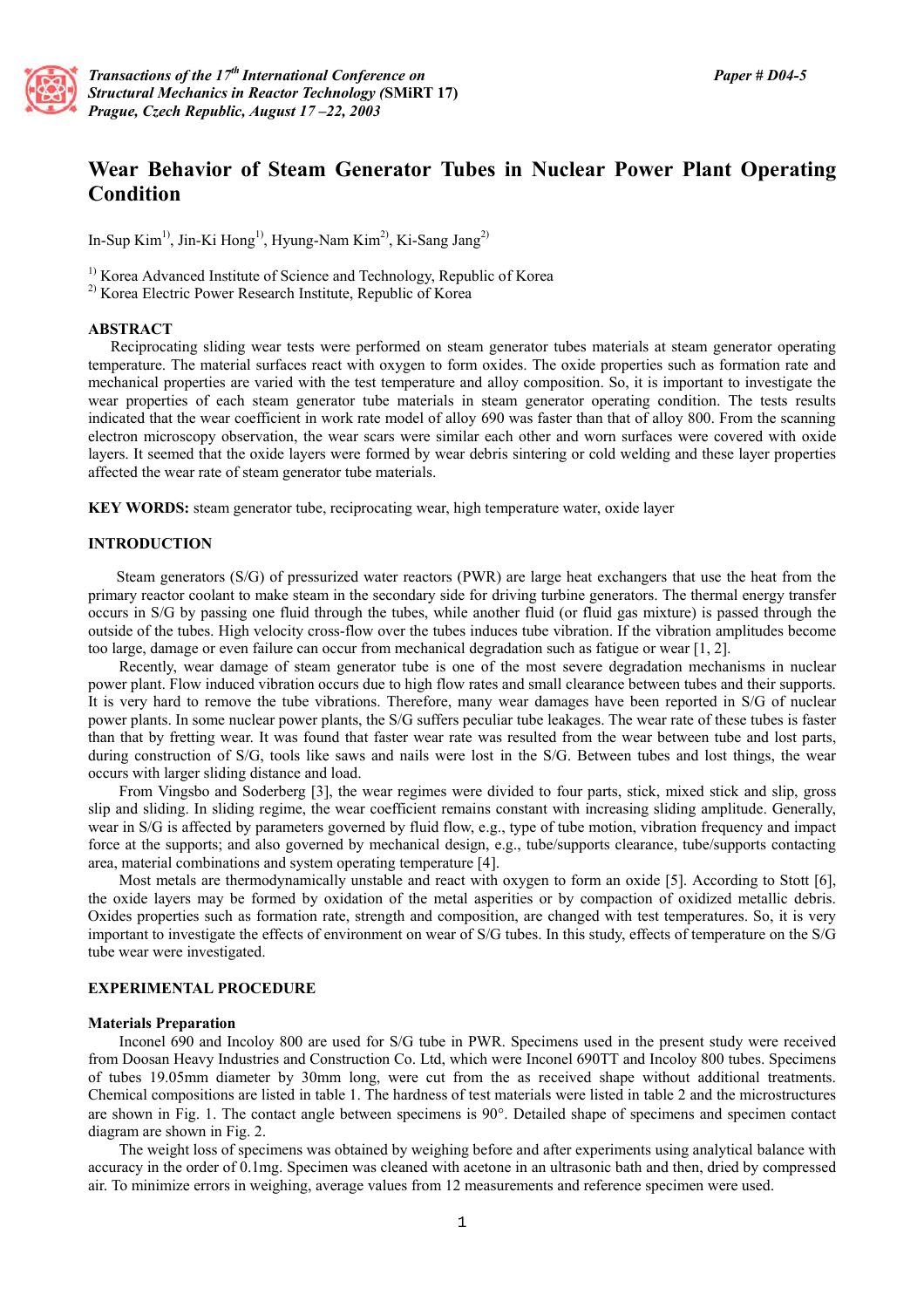Table 1. Chemical compositions of Inconel 690 and Incoloy 800 (wt%)

| Mat.  | Al                 |                                 |                                                            | Co Cr Cu Fe | Mn | Mo N | Ni                      | $Nb$ $P$ $S$ |                          | Si. |  |
|-------|--------------------|---------------------------------|------------------------------------------------------------|-------------|----|------|-------------------------|--------------|--------------------------|-----|--|
| I 690 | $0.50 \qquad 0.02$ |                                 | $0.02$ 30 $0.5$ 9 $0.5$ 0.2 0.05 Bal. 0.1 0.1 0.01 0.5 0.5 |             |    |      |                         |              |                          |     |  |
| I 800 | 0.3                | $0.015$ 0.1 22 0.75 Bal. 0.25 - |                                                            |             |    |      | $0.03 \quad 34 \quad -$ |              | $0.2$ $0.02$ $0.5$ $0.5$ |     |  |

Table 2. The hardness of test materials

Material Inconel 690 Incoloy 800 Hardness(Hv) 164 152.4



 $(a)$  (b) Fig. 1 Microstructures of test materials, (a) Inconel 690, (b) Incoloy 800



Fig. 2 Sliding specimen setup in autoclave of tube to tube type

### **Test Rig and Experimental Variables**

The test rig was designed to examine the reciprocating wear and rolling wear properties in high temperature water environment. The schematic diagram of test system is shown in Fig 3. The test rig consists of pressure vessel, electric heater sliding and loading units. To drive the sliding unit, the AC motor was used. The cam to convert the rotating motion into linear oscillating motion was attached to the motor. The linear oscillating motion of cam is transmitted to sliding axis. The sliding displacements were controlled with eccentric distance of cam. To measure the load and displacement, the two load cells and strain gauge were attached. And these measuring units were connected to the personal computer for on-line monitoring.

Wear tests of Inconel 690 were performed at various temperatures (25°C, 150°C, 250°C and 290°C) in air and water. Incoloy 800 tubes were tested at fixed temperature (290°C) in water. Water used in experiments was chemically pure without additives and deionized below  $0.1\mu S/cm$ . The water was aerated and its pH was 6.98. Testing frequency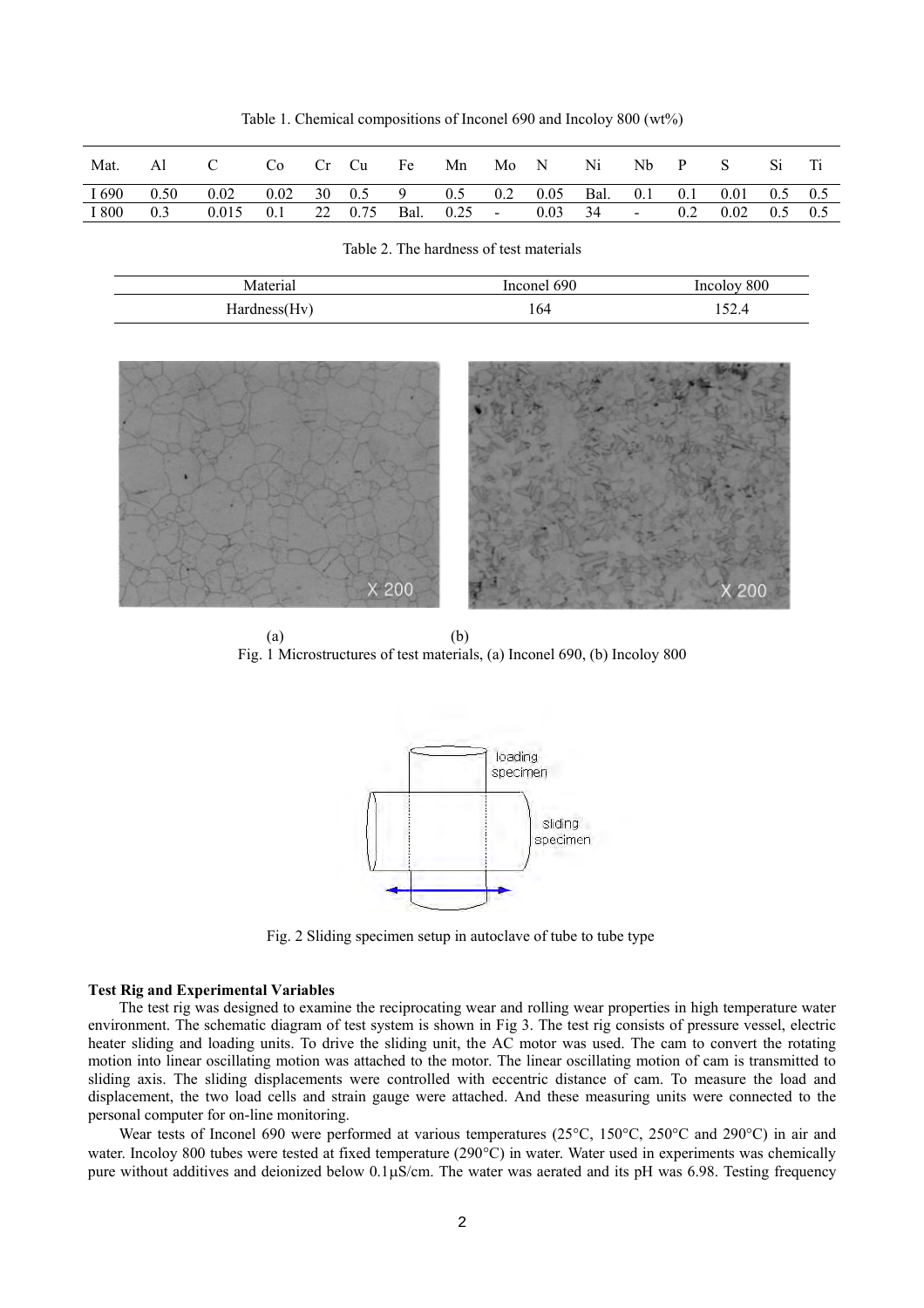was 10 Hz and displacement was 1,200 $\mu$ m. The test load was 10N. Tests were performed more than 3 times at each experimental condition.



Fig. 3 Schematic diagram of high temperature wear test rig

## **Application of the Work Rate Model**

Many researchers proposed various semi-empirical models of modifying the Archard wear equation. Frick [7] proposed the modified wear equation and a work-rate model. The work rate is defined as the normal component of contact force, F, integrated over the real sliding distance, S.

$$
\dot{W} = \frac{1}{t} \int F ds \tag{1}
$$

Expressing Archard's wear equation in rate form and replacing the product of force and sliding distance with work rate results in

$$
\dot{V} = K\dot{W} \tag{2}
$$

In this equation the K is dimensional wear coefficient. The work rate model has been widely used to evaluate and estimate wear damage in S/G tubes. From the results of wear tests, the wear coefficients of work rate model were calculated.

#### **RESULTS AND DISCUSSIONS**

## **Wear Test in Steam Generator Operating Temperature**

Fig. 4 shows the wear rate in 290°C, 10MPa water environment (near the steam generator operating condition) of Incoloy 800 and Inconel 690 steam generator tube materials. The wear rates were calculated using the work-rate model [7, 8]. The wear rate of Inconel 690 was 4 times faster than that of Incoloy 800 material. At high temperature, it seemed that wear rate difference between Inconel 690 and Incoloy 800 was due to the oxide layer and mechanical property differences. To know the surface composition, the EDAX analyses were carried out. From the analyses (Fig. 5), the oxygen and chromium were about the same on worn surfaces. However, the contents of iron and nickel were different from each other. Based on the study on the development of wear-protective and load-bearing layers on the surfaces, Jiang [9] proposed that the changes of wear rate are closely associated with the formation of oxidized, or partially oxidized, load bearing layers on the wear surfaces. According to these results, the oxide layer of Incoloy 800 was more protective than that of Inconel 690 in high temperature water. It seemed that wear rate difference of two alloys was affected by the oxide layer composition.

### **Effects of Test Temperature**

To investigate the effects of temperature on the wear of Inconel 690 steam generator tube material, tests were performed at various temperatures (25°C, 150°C, 250°C and 290°C). Fig. 6 shows that the variation of wear loss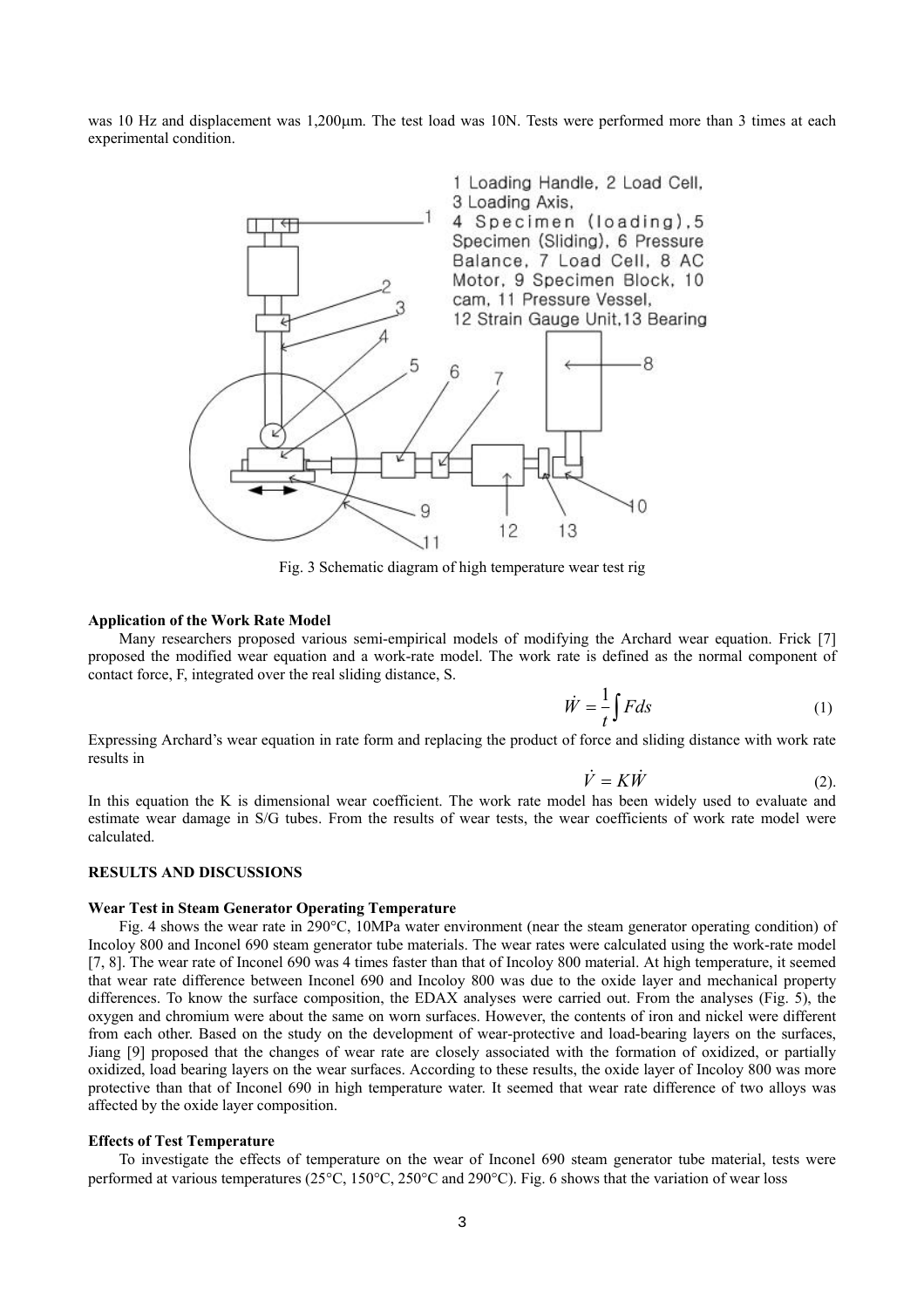

Fig.4 Results of wear test in 290°C water; using work rate model, (a) loading specimen, (b) sliding specimen



Fig. 5 Worn surface composition of Incoloy 800 and Inconel 690 tested tested in 290°C water (a) Incoloy 800 (b) Inconel 690

due to the test temperatures in water environment. In Fig. 6, the wear loss increases at temperatures between 25 and 150°C and then it decreases at temperatures between 150 and 290°C. The maximum wear loss was observed at 150°C. These wear loss variations with temperature are similar to other researchers [10]. As test temperature increased, the formation rate and properties of the oxide varied. Between 25 and 290°C, there were little mechanical property changes. Oxidation can occur at areas of real contact even at extremely low partial pressures. There is enough oxygen in most waters to produce significant reaction with the surface of the metals [5, 11]. For many alloys, it has been widely reported that development of oxides between sliding metal or alloy surface can reduce friction and wear [12]. According to Stott and Jiang, the oxide layers may be formed by oxidation of the metal asperities or by compaction of oxidized metallic debris and there exists a critical temperature. Below this temperature, the wear protective layer from the wear debris is not very well compacted, so the wear rates are high. Above this temperature the wear protective layer is compacted, so the wear rates are relatively low.

The worn surface compositions were investigated in specimens tested in water (Fig. 6). The worn surfaces were rich in oxygen except 150 °C tested specimen. The oxygen content of unworn surface was 3-4 at%, while, on worn surfaces, the oxygen contents were 10-20 at%. It seems that these increases of oxygen contents of worn surfaces were due to the oxidation of wear debris. From the test results, between 25 and 150°C, the wear loss was found to increase with increasing temperature, whereas between 150°C and 290°C the wear loss decreased with increasing temperature. Below 150°C, the oxide layers were not very well compacted, so the hard oxide particles from broken-down oxide layer or oxidized metal debris affected the wear rate of materials. Beyond 150°C, well compacted or asperity formed oxide layers act as a wear protective layer. Hence, it seemed that the oxide layer transition of Inconel 690 occurred at around 150°C in water environment.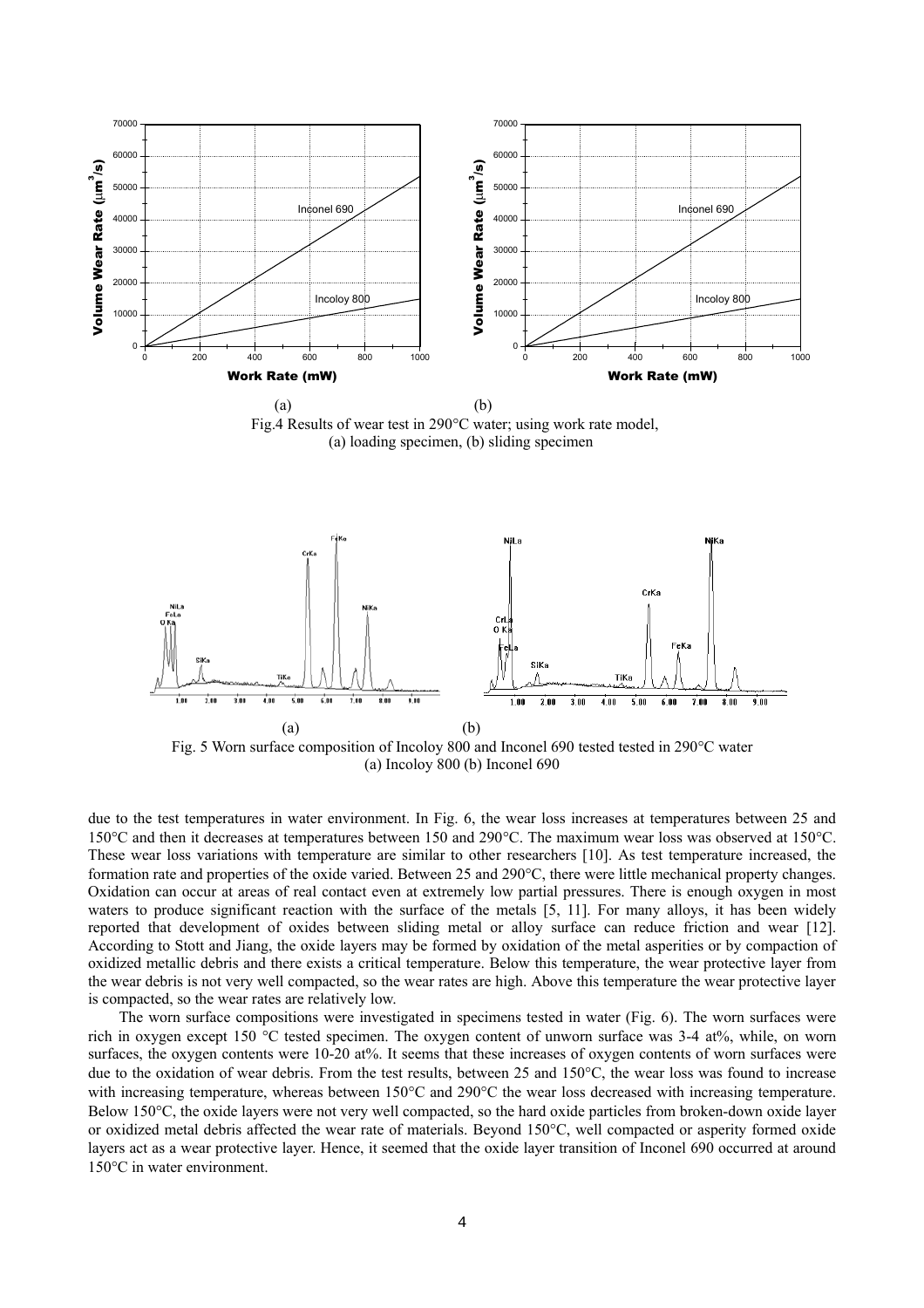

Fig. 6 Changes of weight losses and worn surface oxygen contents with increasing temperature,



Fig. 7 SEM image worn surface of Incoloy 800 at 290°C water



 $(a)$  (b)

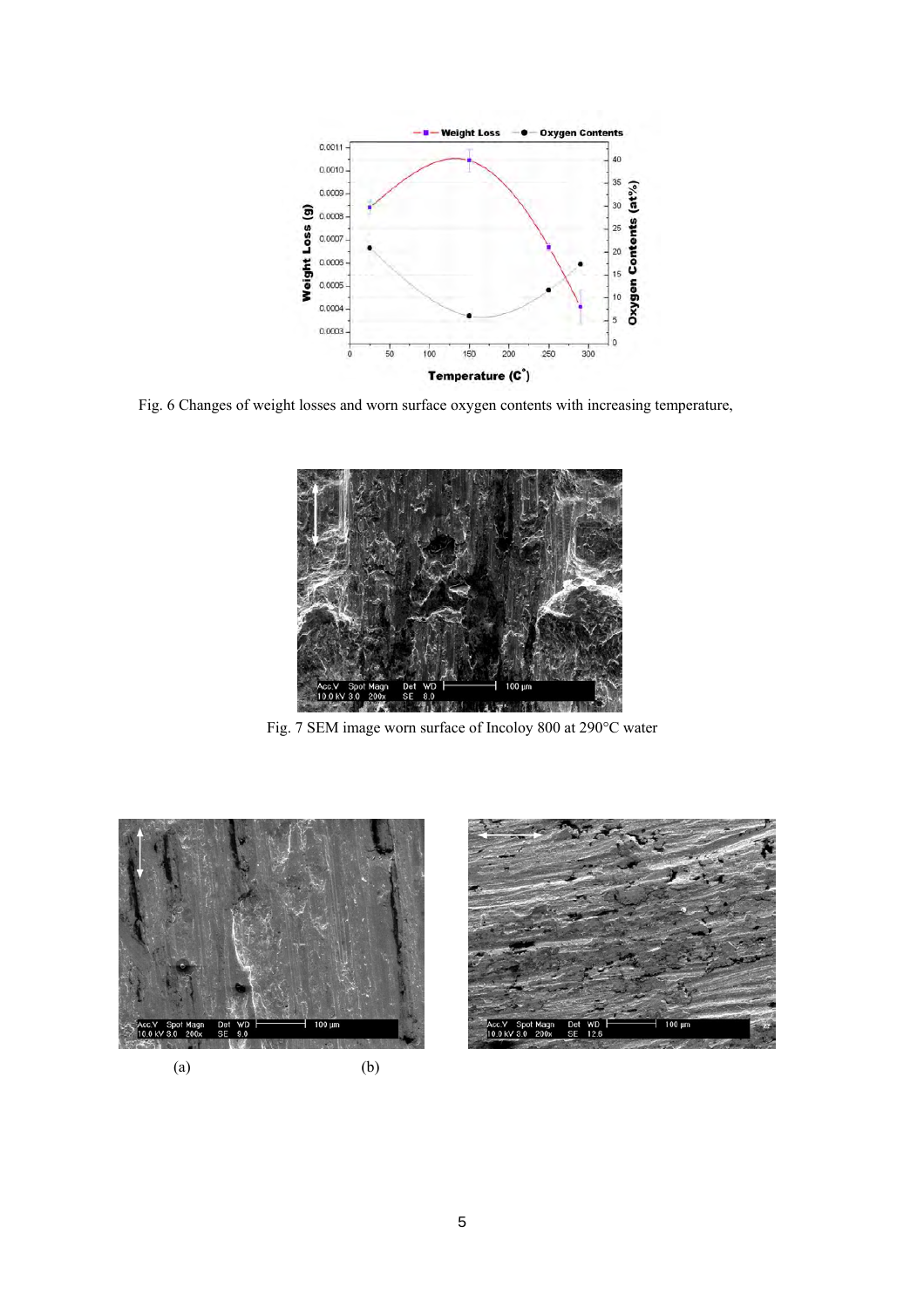

 $\qquad \qquad \textbf{(c)}\qquad \qquad \textbf{(d)}$ Fig. 8 SEM images of worn surface of Inconel 690 in water environment (a) at  $25^{\circ}$ C, (b) at  $150^{\circ}$ C, (c) at  $250^{\circ}$ C, (d) at  $290^{\circ}$ C

#### **SEM Image Observation**

 To investigate the effects of test variables and the wear damage behavior of the surface observations of worn surface were performed after acoustic cleaning in ultrasonic cleaning bath. The abrasion and deformation scars and oxide layers were observed (Fig. 7). The abrasion and deformation scars seemed to be generated by loosed fine wear particles during abrasive wear. Wear layers seemed to be formed by wear particle adherence to the material surface or delamination of oxidized layer.

In Fig. 8 (a), (b), the abrasion and deformation patterns were observed. These patterns were observed on the surface of 150°C specimen (Fig. 8 (b)). From the SEM and EDAX investigation, it was found that as test temperature increased, the proportion that covered with oxide layers increased and abrasive and deformation patterns disappeared. In worn surface of specimen at 250 and 290°C (Fig. 8(c), (d)), most areas covered with oxide layer and the fractured oxide layers were observed.

 From SEM observation, the oxide layers were formed at the surfaces and these layers existed more at the higher temperature range. And it seemed that these layers act as a wear protective layers.

## **CONCLUSION**

 Reciprocating sliding wear tests were performed in high temperature water and air environment on steam generator materials. From those experimental results following conclusions were drawn.

1. At 290°C, wear rate of Inconel 690 was higher than that of Incoloy 800.

2. In water environment test, the wear rates were affected by temperature. It was found that the oxide particle layers were formed on worn surfaces and their oxygen contents changed with temperature variation.

3. The wear loss increased with decreasing oxygen concentration of worn surface. From test results, the weight loss variations with temperature were affected by oxide layers on worn surfaces.

## **REFERENCES**

- 1. P. L. Ko, Heat Exchanger Tube Fretting Wear: Review and Application to design Journal of Tribology, 107 (1985) 149-156
- 2. C. E. Taylor, M. J. Pettigrew, T. J. Dickinson, I. G. Currie P., Vidalou, Vibration Damping in Multispan Heat Exchanger Tubes, Journal of Pressure Vessel Technology, 120 (1998) 283-289.
- 3. O. Vingsbo, S. Soderberg, Fretting maps, Wear of Materials, 2 (1987) 885-894.
- 4. P. L. Ko, Experimental Studies of Tube Frettings in Steam Generators and Heat Exchangers,Journal of Pressure Vessel Technology, 101 (1979) 125-133
- 5. T. F. J. Quinn, J. L. Sullivan, D. M. Rowson, Origins and development of Oxidational Wear at Low Ambient Temperatures, Wear, 94 (1984)175-191.
- 6. F. H. Stott, The role of Oxidation in the Wear of Alloys, Tribology International, 31 (1998) 61-71.
- 7. T. M. Frick, T. E. Sobeck, Reavis J. R., Overview on the development and implementation of methodologies to compute vibration and wear of steam generator tubes, in: Symposium on Flow induced vibration, ASME Special Publication, 3 (1984) 149-161.